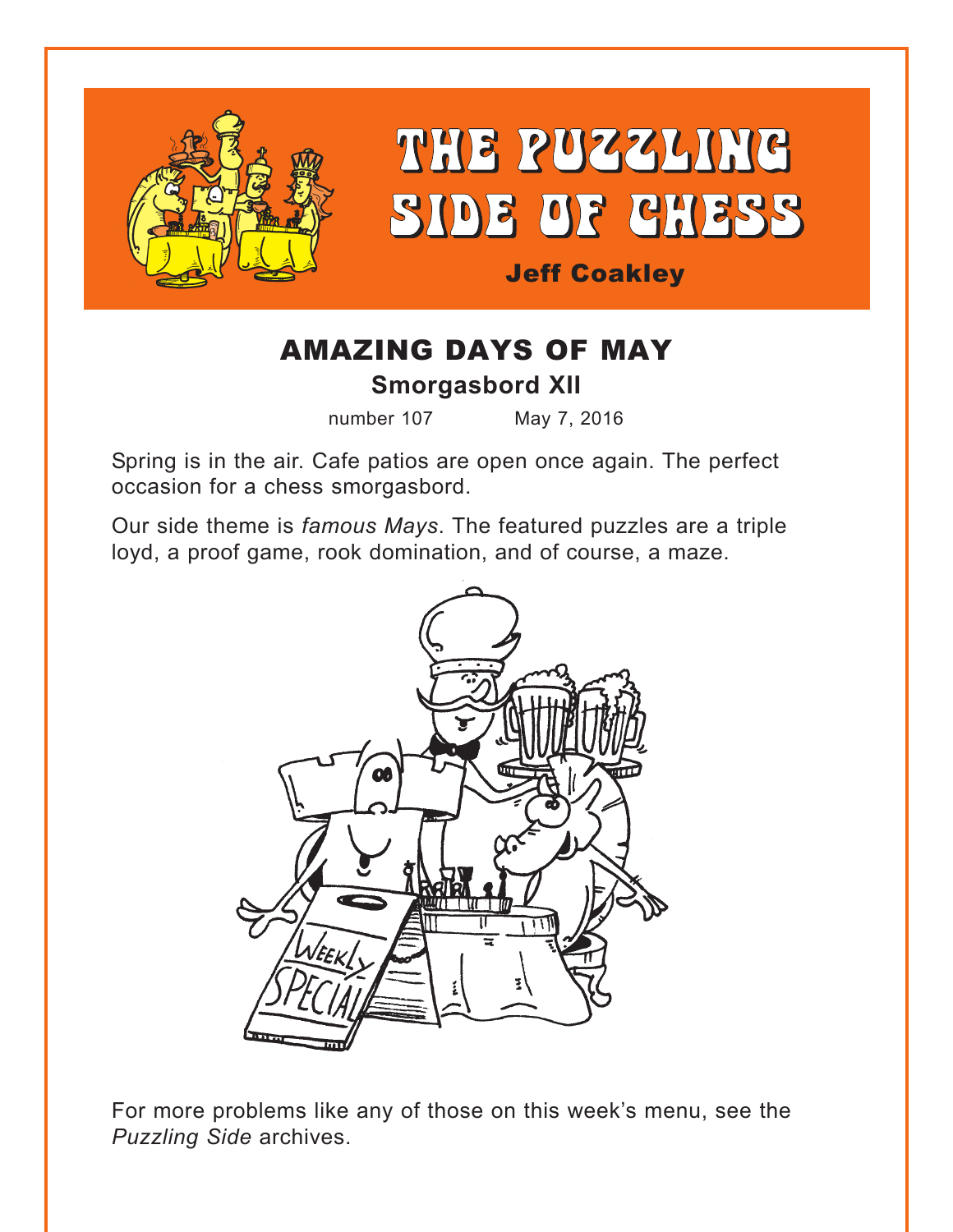#### **Triple Loyd 50**

<span id="page-1-0"></span>

Place the black king on the board so that:

- A. Black is in checkmate.
- B. Black is in stalemate.
- C. White has a mate in 1.

Without a doubt, the most famous May of all is Mae West. Actress and playwright Mary Jane West (1893-1980) was born in New York City. A star of vaudeville as a child, she later conquered the world on the silver screen. Known for her wit as well as her looks, she was often at odds with censors over her liberal views of feminine freedom.



**Mae West** "The score never interested me, only the game."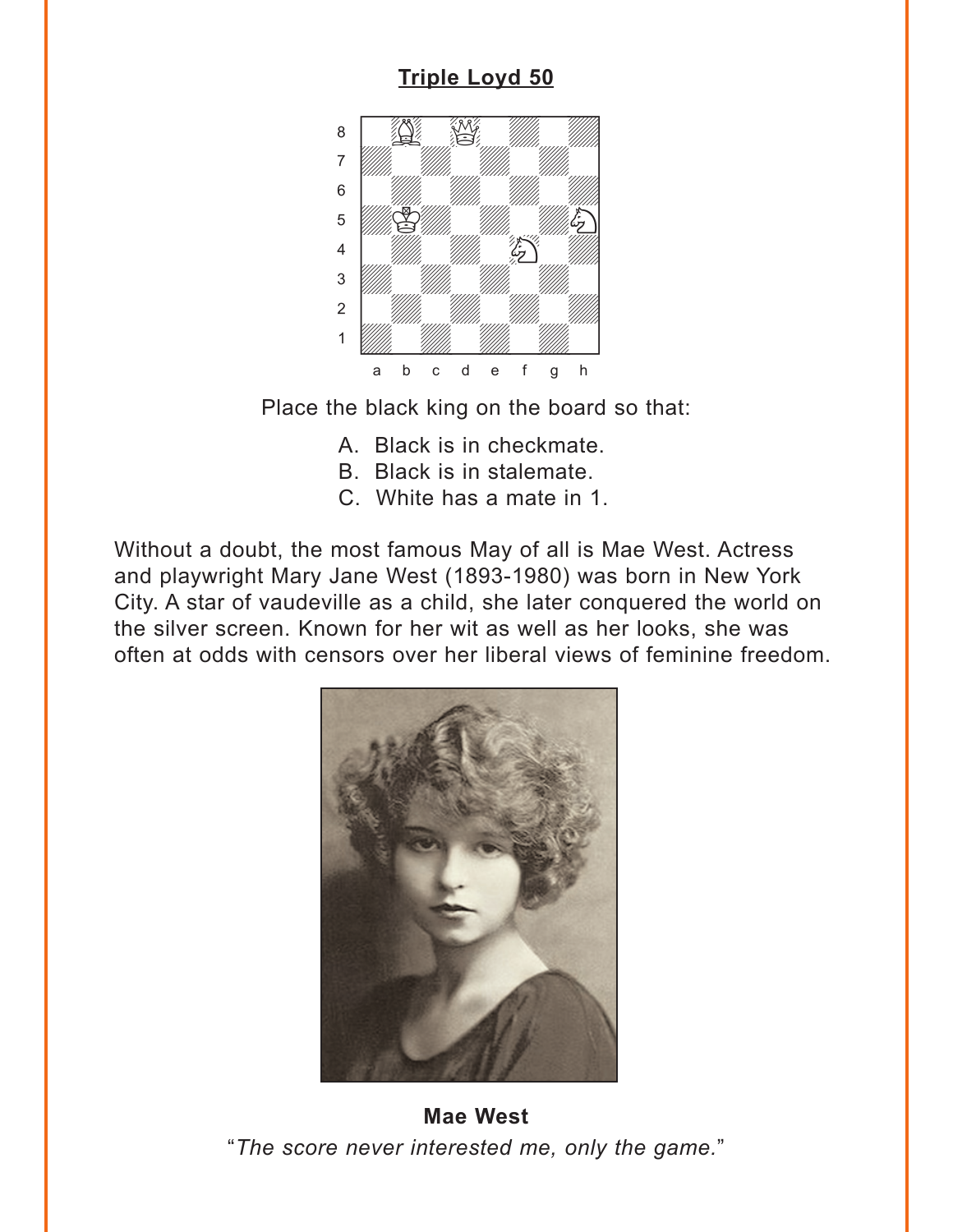#### <span id="page-2-0"></span>8 A Wool Y. 我主我主物主我主  $\overline{7}$  $6\phantom{a}$  $\mathcal{L}$ 5  $\overline{4}$  $\mathbf{3}$ fi Katilla Sifa fi Ka  $\overline{2}$  $\mathbf 1$  $\sf d$  $\mathsf f$ g h  $\mathsf{h}$  $\ddot{c}$  $\mathsf{e}% _{0}\left( \mathsf{e}\right)$ a

**Longer Proof Game 16** (5.0 moves)

This position was reached after Black's fifth turn. What were the moves?

One of the earliest examples of rock 'n' roll was the 1955 Chuck Berry hit Maybellene. Released by Chess Records, with Willie Dixon on bass, the song asks the musical question, "Maybellene, why can't you be true?"



Another quote by Mae West may serve as a reasonable answer. "I'll try anything once, twice if I like it, three times to make sure."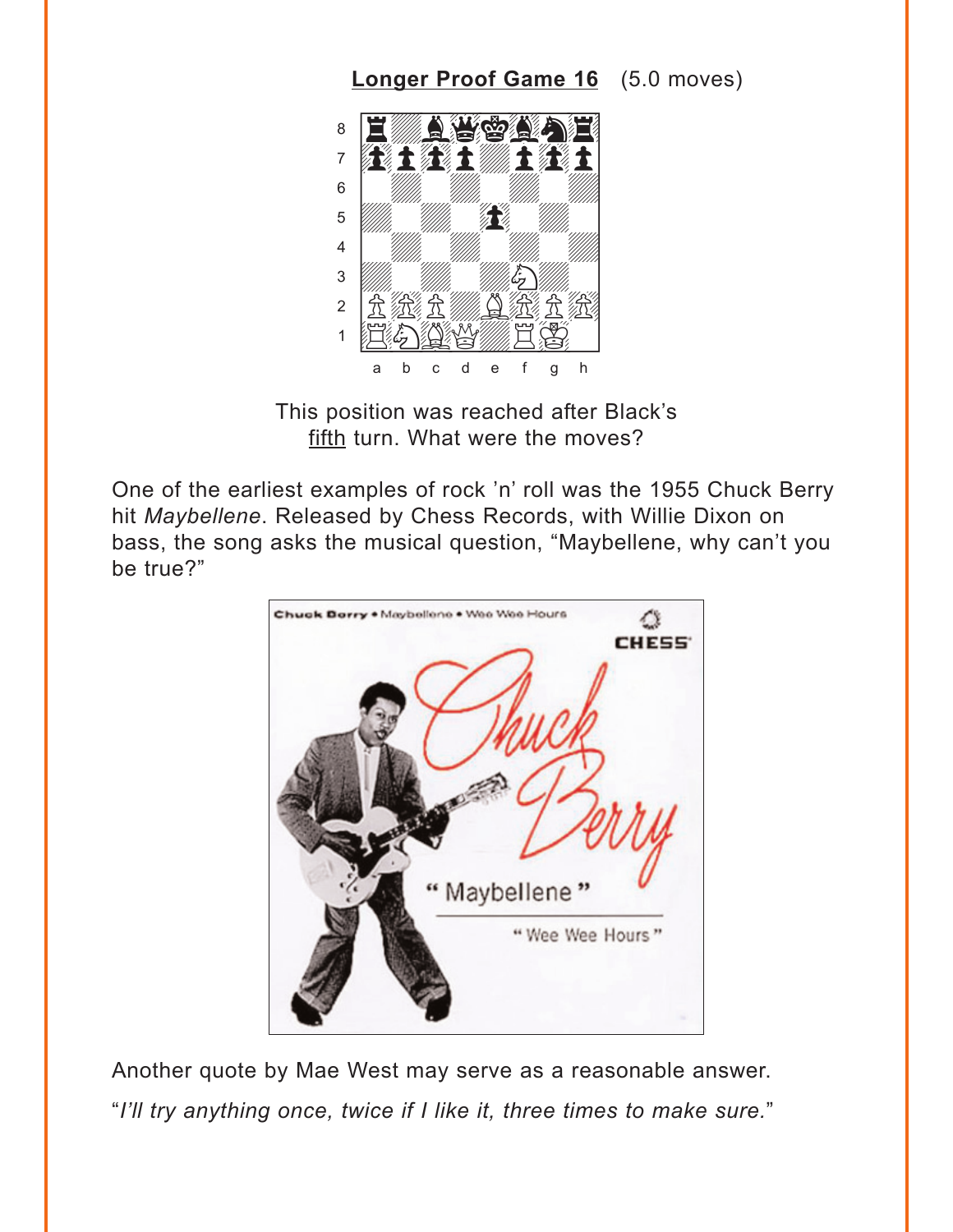### <span id="page-3-0"></span>**[Eight Rook Double Dominator](#page-6-0)**



Place eight rooks on the board so that every empty square is attacked twice.

*How many solutions are there?*

#### **[Guarded Rooks Double Dominator](#page-7-0)**

Place the minimum number of rooks on the board so that every empty square is attacked twice and every rook is guarded at least once.

*The solution may be one less than expected.*



*The Mayflower At Sea* Granville Perkins

In 1620, the *Mayflower* crossed the Atlantic in 66 days. Heading for Virginia in stormy seas, they landed in Cape Cod, Massachusetts. According to historians, some passengers passed the time playing chess. When weather permitted.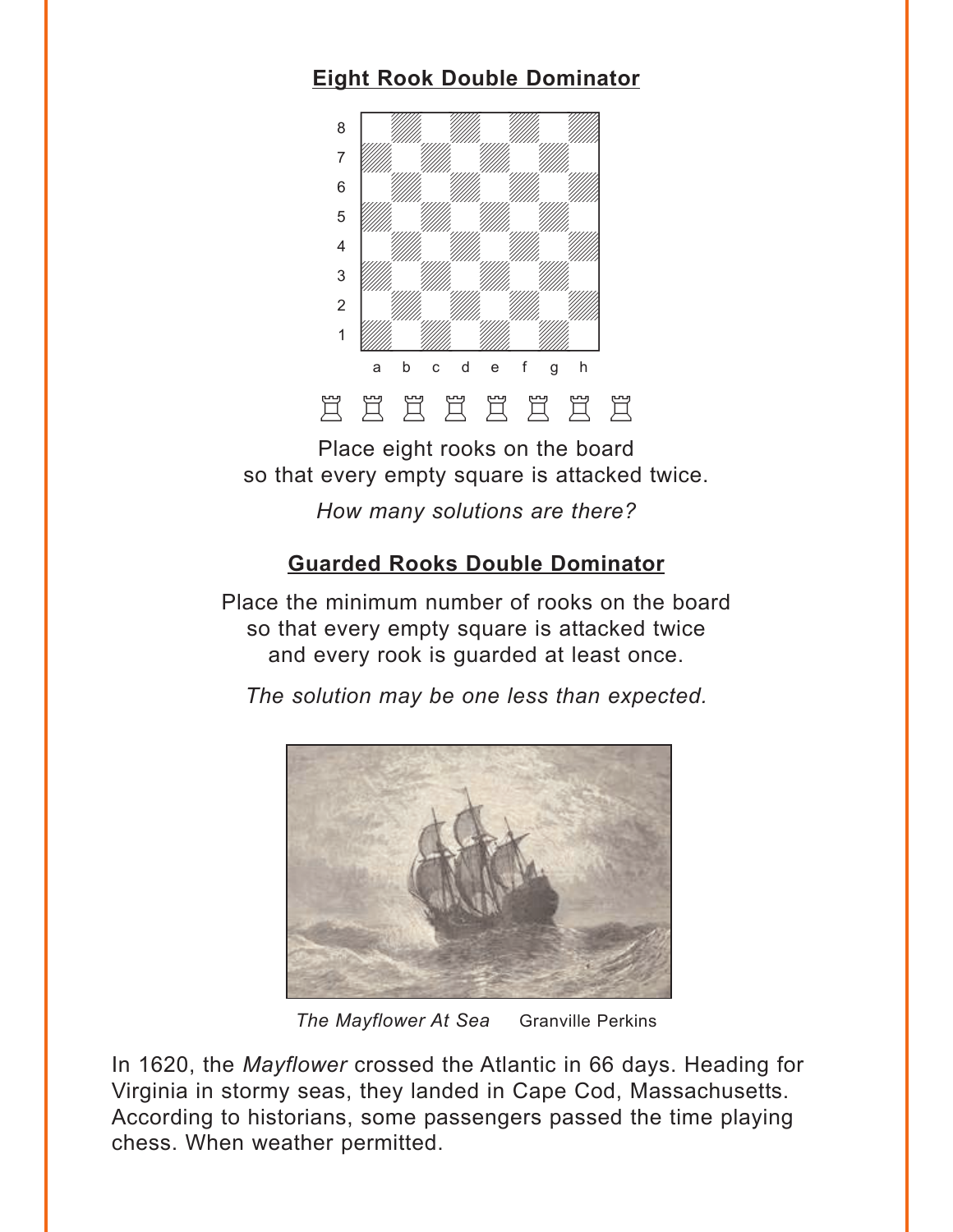<span id="page-4-0"></span>The next puzzle is a Toronto style chess maze. Captures are not allowed. For more details, see the instructions below (and column 69).



**Chess Maze 14** 

Which kind of promoted piece gets through the maze fastest? Rook, bishop, or knight?

Only the white pawn moves. When it reaches the last rank, it may become a rook, bishop, or knight. But not a queen. After the promotion, only the promoted piece moves. Find the shortest path to capture the black king, without taking any pieces or moving to a square attacked by a black piece. It is possible to go through the maze with a rook, bishop, or knight. Figure out which piece has the shortest path, and which the longest.



king: Charlie Chaplin, queen: Mae West, bishop: Groucho & Harpo Marx, knight: W.C. Fields, rook: Laurel & Hardy, pawns: Keystone Cops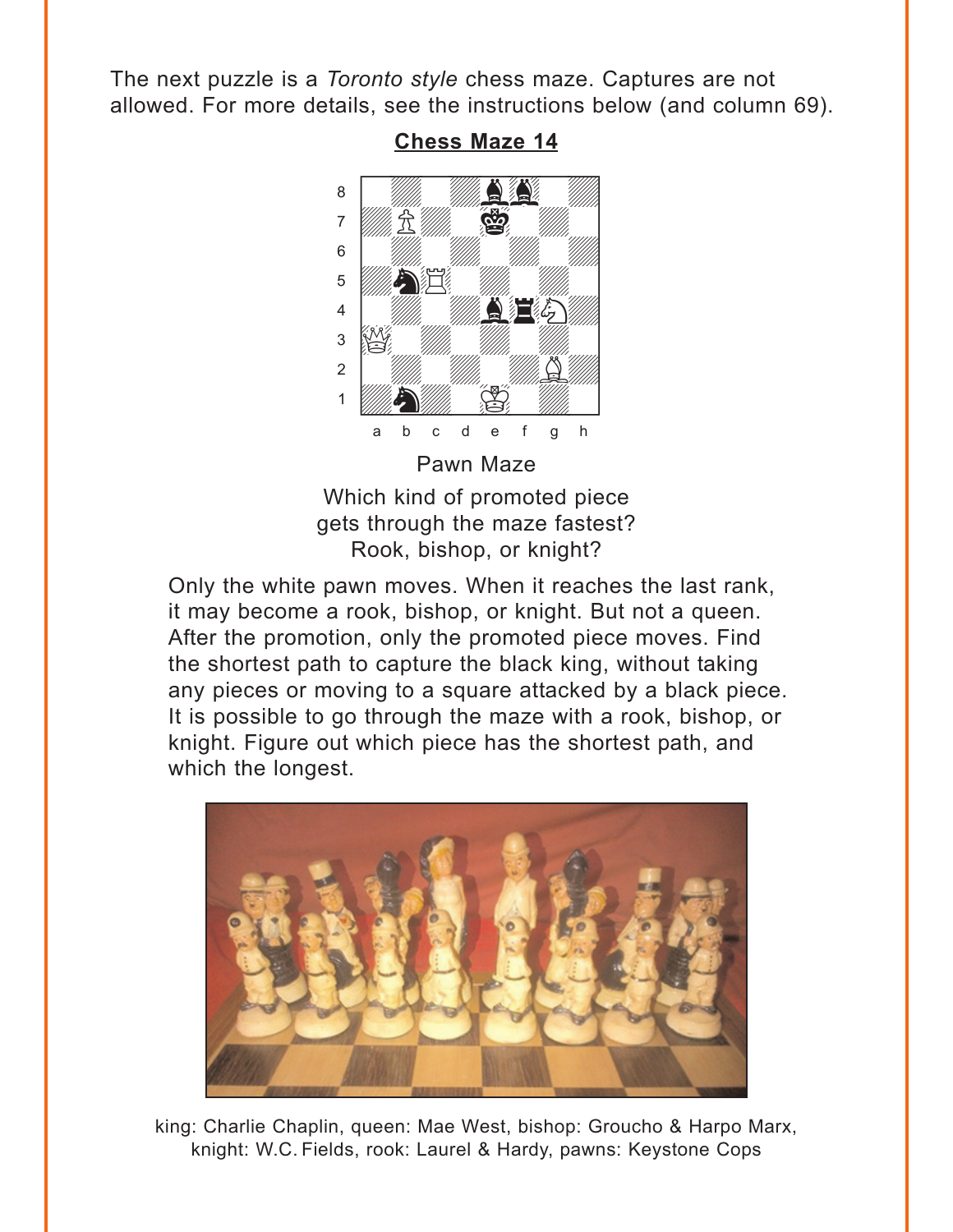# <span id="page-5-0"></span>**SOLUTIONS**

Triple loyd 50, longer proof game 16, and maze 14 by J. Coakley, *Puzzling Side of Chess* (2016).

*PDF hyperlinks*. You can advance to the solution of any puzzle by clicking on the underlined title above the diagram. To return to the puzzle, click on the title above the solution diagram.



**[Triple Loyd 50](#page-1-0)**

In part A, the double check by queen and bishop could legally occur by the promotion and discovery cxd8=Q+.



"*Look your best. Who said love is blind?*"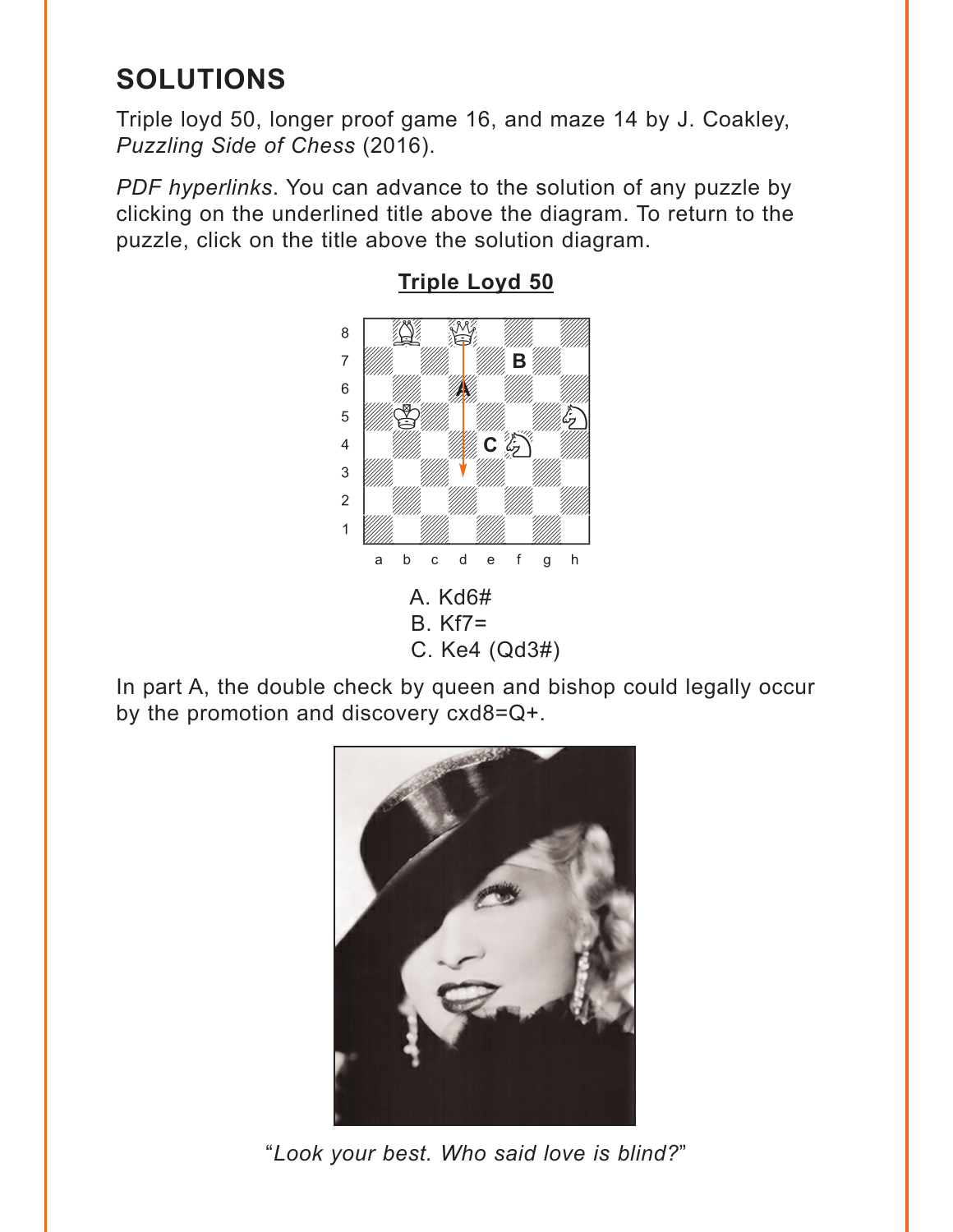<span id="page-6-0"></span>

1.d3 Nc6 2.d4 Nxd4 3.Nf3 Nxe2 4.Bxe2 e6 5.0-0 e5 Tempo moves by a pawn of each colour.







All empty squares are attacked twice.

Any position in which no rook is guarded is a solution. In other words, any position with no rooks on the same file or rank. So the number of different solutions is "8 factorial" or 40,320.

 $8! = 8 \times 7 \times 6 \times 5 \times 4 \times 3 \times 2 \times 1 = 40,320$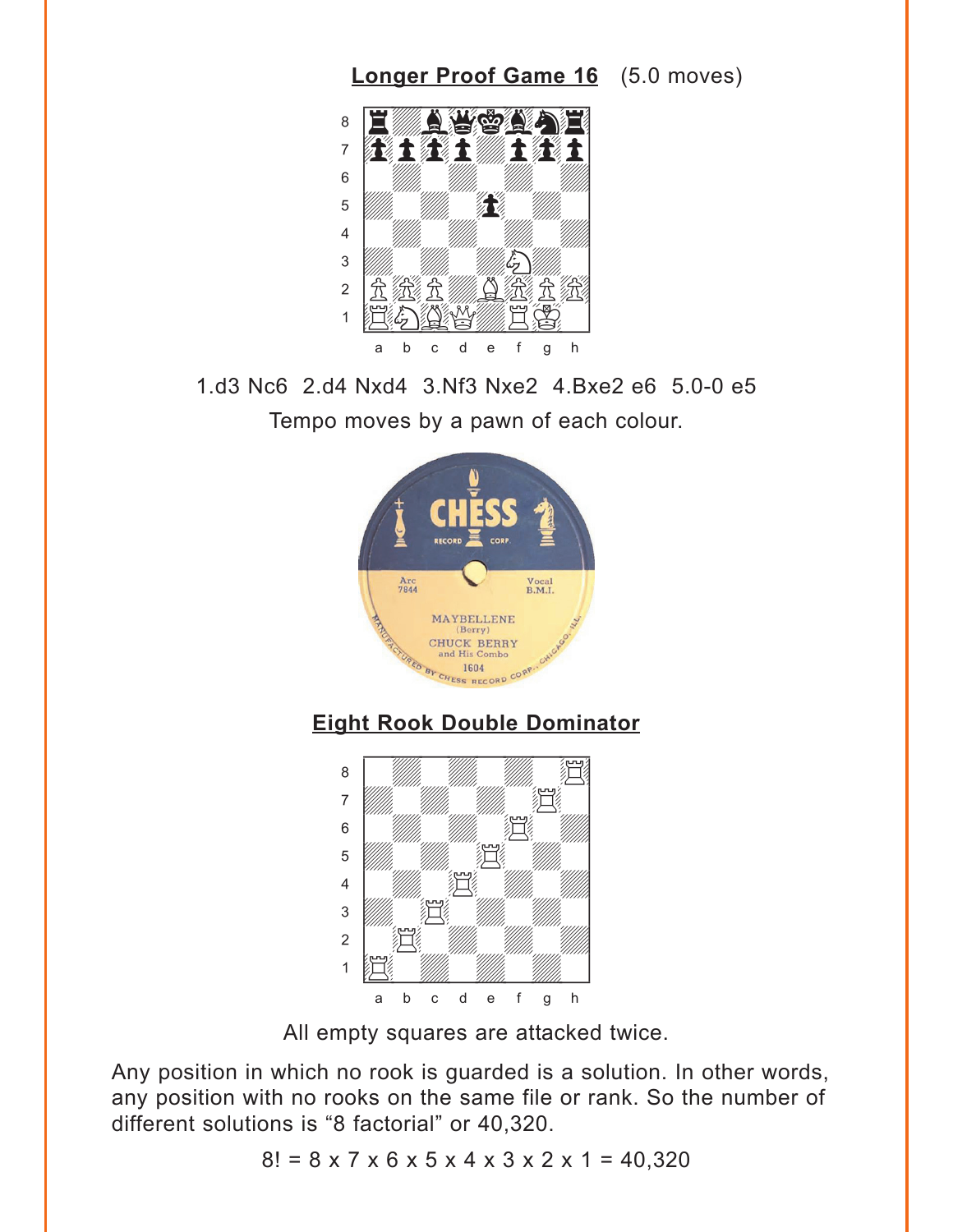#### **[Guarded Rooks Double Dominator](#page-3-0)**

<span id="page-7-0"></span>Alexander Soifer 2011 *Colorado Mathematical Olympiad and Further Explorations*



11 rooks Every empty square is attacked twice and every rook is guarded at least once.

There are many solutions with the minimum number of eleven rooks.



**[Chess Maze 14](#page-4-0)**

- A bishop is fastest. 10 moves. b8=B-e5-b2-c1-e3-g1-h2-g3-h4xe7  $\Delta$
- A knight is middle of the road. 11 moves. b8=N-a6-b4-a2-c1-b3-a5-c4-b6-c8xe7 白
- A rook takes his time. 12 moves. b8=R-b6-a6-a4-b4-b3-h3-h8-g8-g5-e5xe7 買

(A queen only needs 3 moves. b8=Q-e5xe7)